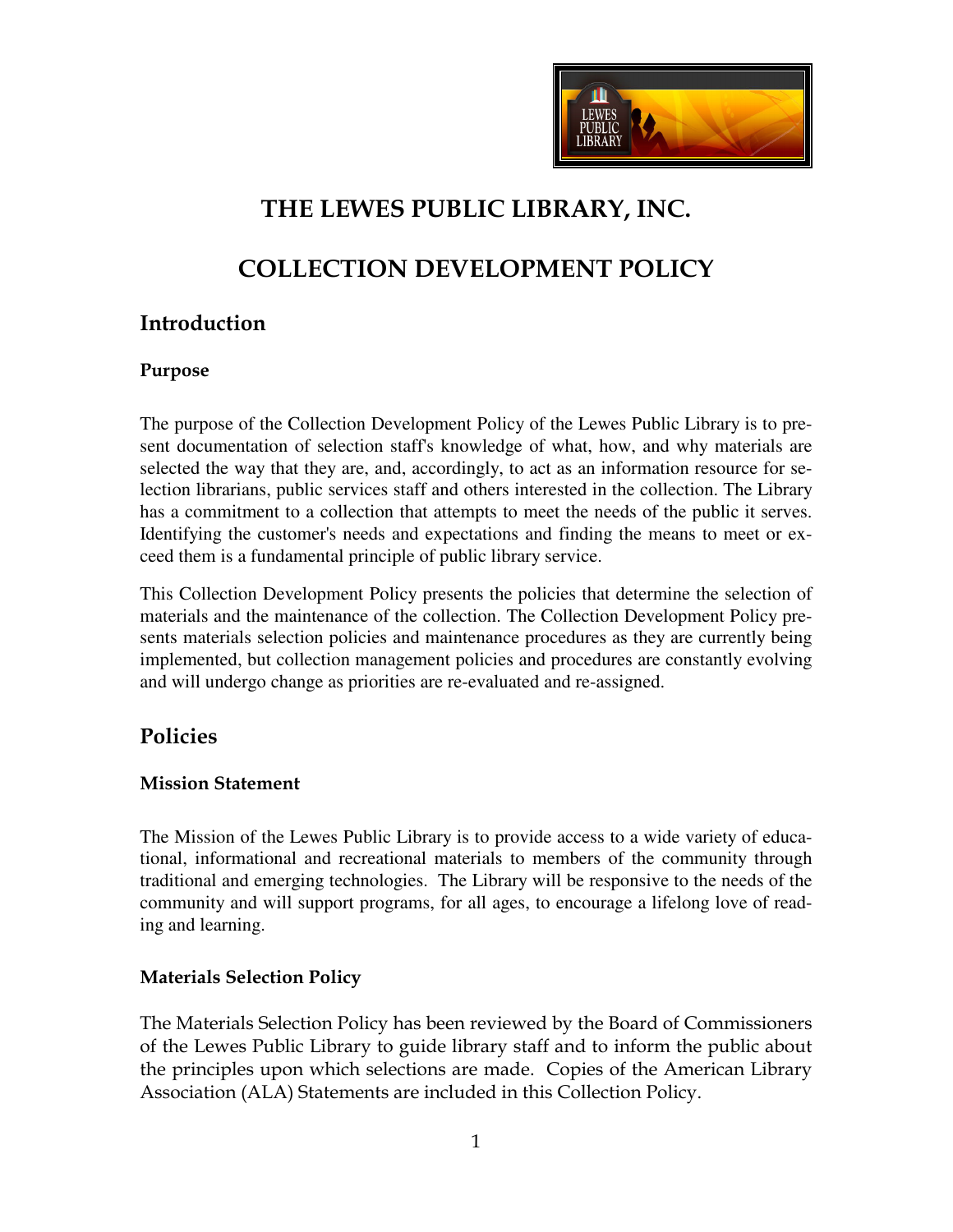- Books and other library materials are selected on the basis of library, educational, informational, and recreational value. Responsibility for the selection of materials lies with the Director, who, in turn may delegate this responsibility to various staff members and members of the Book Selection Committee. Ultimate responsibility for the selection rests with the Board.
- No title is excluded on the basis of moral, racial, religious or political prejudice. Titles are selected, within the limitations of the budget, on the basis of critical consensus among recognized subject authorities and widely held community standards. Suggestions from patrons are encouraged and will be given due consideration.
- The Library will review written requests for the reconsideration of library materials, for which the form is attached to this policy, concerning specific titles as it deems necessary, and retention or deletion will be determined by the Library's selection guidelines.
- The Library endorses the American Library Association's Freedom to Read statement, The Library Bill of Rights, and the statements on Labeling Library Materials, Access to Electronic Information Services, and Networks, and Free Access to Libraries for Minors.

Approved ----

Library Bill of Rights Statement on Labeling The Freedom to Read The Freedom to View Access to Electronic Information, Services, and Networks

## **The Selection Process**

## **Responsibility for Selection**

Ultimate responsibility for materials selection rests with the Director who operates within the framework of policies determined by the Board. The Director delegates to various staff members and the Book Selection Committee who are responsible for collection development. All professional staff members may participate in the selection of library materials.

The authority and responsibility of the Director consists of the following: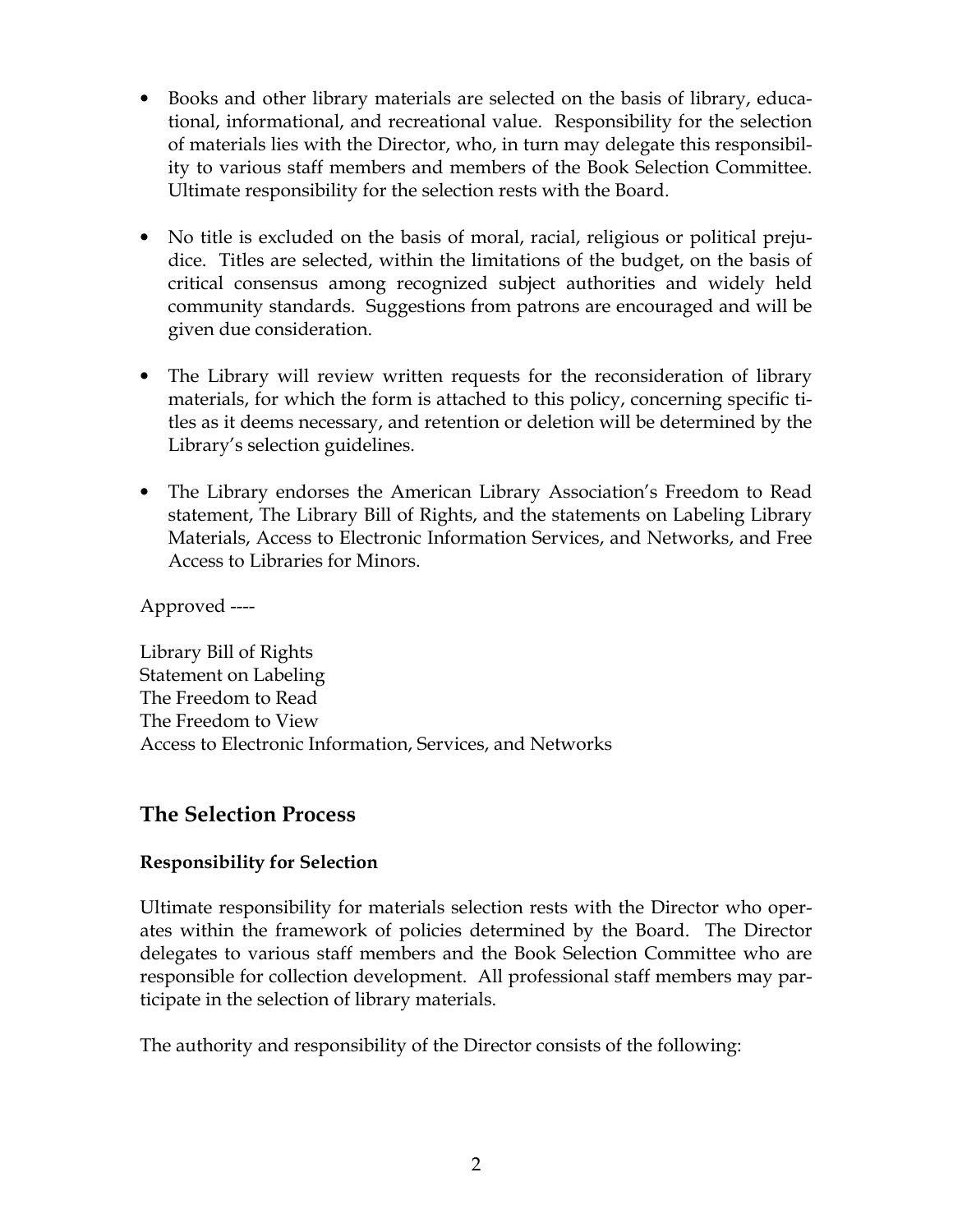- Authority to approve or disapprove selection recommendations from other staff and the public.
- Authority to approve or disapprove the licensing of digital resources.
- Authority to make final decisions on the withdrawal of circulating materials, the rebinding of books, repackaging of audiovisual materials, replacement orders, and the addition of gifts to the cataloged circulating collection.
- Authority to review various collections in the library, evaluate the contents and submit written reports to the County Librarian and the Board.
- Authority to review, evaluate, or initiate cooperative resource initiatives with other organizations.
- Authority to initiate any weeding projects as a result of collection evaluations.

Through consortial lending within the Delaware Library Catalog and other statewide and countywide arrangements, the Library is able to provide a far wider range of resources, both physical and digital, to our members than the library would be able to provide on its own. The Library will endeavor to engage in these and other cooperative arrangements to enhance the collections available to its members.

## **Selection Guidelines**

Selection is a discerning and interpretive process, involving a general knowledge of the subject and its important literature, a familiarity with the materials in the collection, awareness of the bibliographies of the subject, and recognition of the needs of the community.

Selection of materials for the Adult Fiction and Nonfiction print collections is primarily the responsibility of the Book Selection Committee. The Book Selection Committee is comprised of volunteers who are familiar with the collection, review standard sources and meet monthly to discuss titles and make recommendations for purchase.

## **Criteria**

Literary merit; enduring value; accuracy; authoritativeness; social significance; importance of subject matter to the collection; timeliness; popular demand; cost; scarcity of material on the subject and availability elsewhere, especially within the Delaware Library Catalog; quality and suitability of the format; other considerations may be applicable in specific subject areas. Selectors should choose materials that will build a wellrounded collection which includes all viewpoints and opinions and which will meet patrons' needs.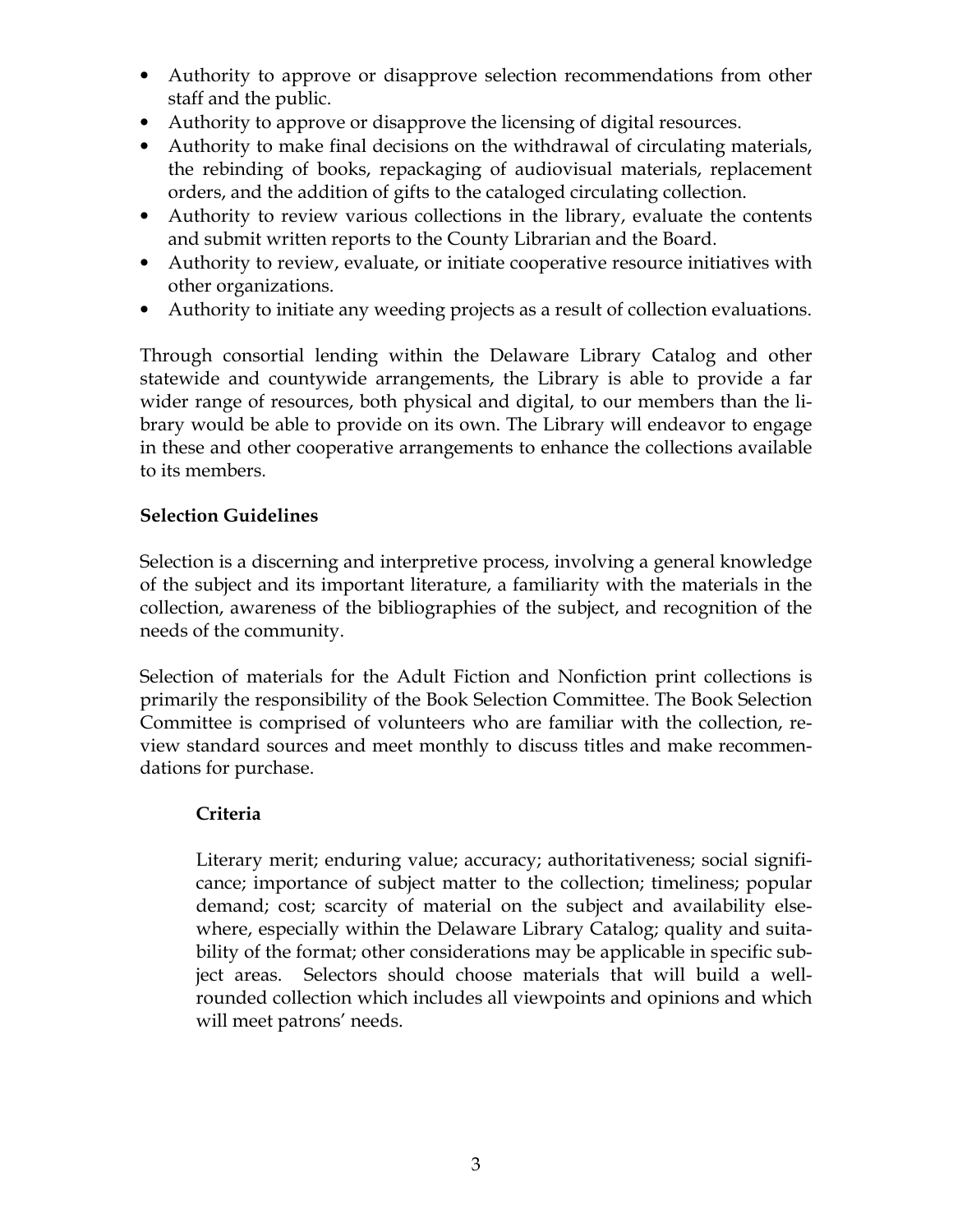#### **Tools**

Professional journals, trade journals; subject bibliographies; publishers' catalogs and promotional materials; reviews from reputable sources; lists of recommended titles, and sales representatives for specific materials. Purchase suggestions from patrons are also an important source.

Standard review sources include the following: Booklist, Library Journal, Publishers Weekly, Forecast, Kirkus, and the New York Times Book Review.

#### **Goals**

Materials are selected to meet the objectives of public library service. The Lewes Library has selected the following initiative in its Strategic Plan:

## **Collection**

#### **Scope**

The scope of the Library collections refers to the formats offered, the treatment, and the level of difficulty. Materials selected for the Library collections are intended to meet the cultural, informational, educational, and recreational needs of the residents of Sussex County and specifically the residents of the Lewes Library service area. Special attention is given to the lifelong learning interests of the community, such as courses offered by the Osher Lifelong Learning Institute or Rehoboth Art League. The scope of the collection is intended to offer a choice of format, treatment, and level of difficulty so that most individual library needs can be met and service given to individuals of all ages, within current budget parameters and constraints. The Library encourages the use of interlibrary cooperation to better serve the needs of this clientele by expanding available resources. The collection is not archival, and is reviewed and revised on an on-going basis to meet contemporary needs.

#### **Format**

Materials are purchased in the most appropriate format for library use. Books are generally purchased in hardcover editions because of their durability. However, paperback editions may be purchased, and are preferred in cases where the hardcover is extremely expensive and the title would either be used infrequently or is of an ephemeral nature.

Formats include text, audio, and video, in both physical and digital formats. The Library recognizes the place of non-print formats in the collection as legitimate educational and recreational resources for the communi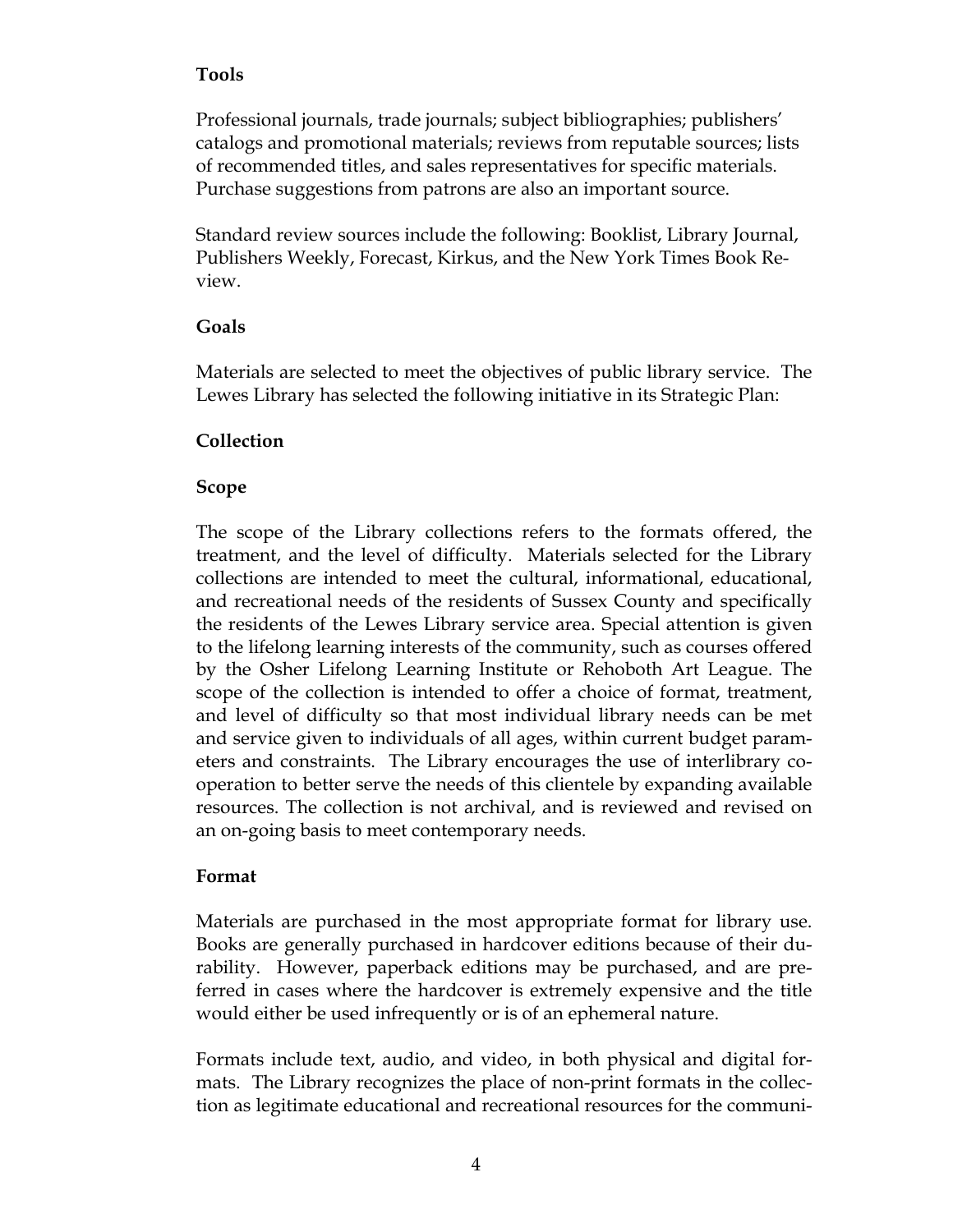ty it serves. The Library monitors the development of new formats and, within budgetary and technical limitations, adds these to the collection.

#### **Treatment**

Treatment most frequently describes the style and, indirectly, the intended audience of a work: popular, scholarly, and humorous are some of the adjectives used with it. Treatment may be appropriate or inappropriate for the subject and the intended audience, but it is something that is judged on a title-by-title basis. A variety of treatments is desirable for many subjects.

## **Level of Difficulty**

The range of difficulty starts with picture books and easy nonfiction, and progresses through graded readers to college level and beyond. Materials intended for professionals in a field are purchased when a need exists.

## **Archival**

Archival refers to the holding policies for part or all of the collection. Current usefulness is the determining factor in how long material is kept. There is no attempt to be complete in terms of historical coverage. Old editions are withdrawn when new ones are received or when the contents are incorrect or out of date. The amount of use that an item receives in the present outweighs the possibility that someone may use it some day. No extraordinary effort is made to preserve or protect the last copy of any title in the collection. Local history materials will be retained in the collection, but even this collection may undergo periodic evaluation and reassessment. Local history materials that are selected for removal from the Library collection may be offered to other interested organizations, such as other libraries or the Lewes Historical Society.

## **Gift Books**

Gifts to the collection can be in the form of money or actual materials. Gift plates and letters of acknowledgment are appropriate stipulations by a donor, but other requirements should be evaluated carefully before the gift is accepted. All gifts become part of the general collection and should not require special circulation procedures. Gifts of books and other library materials are gratefully accepted by the Library with the understanding that they will be considered for addition to the collection in accordance with the Selection Guidelines. The libraries reserve the right to sell or otherwise dispose of gift materials not added to the collection.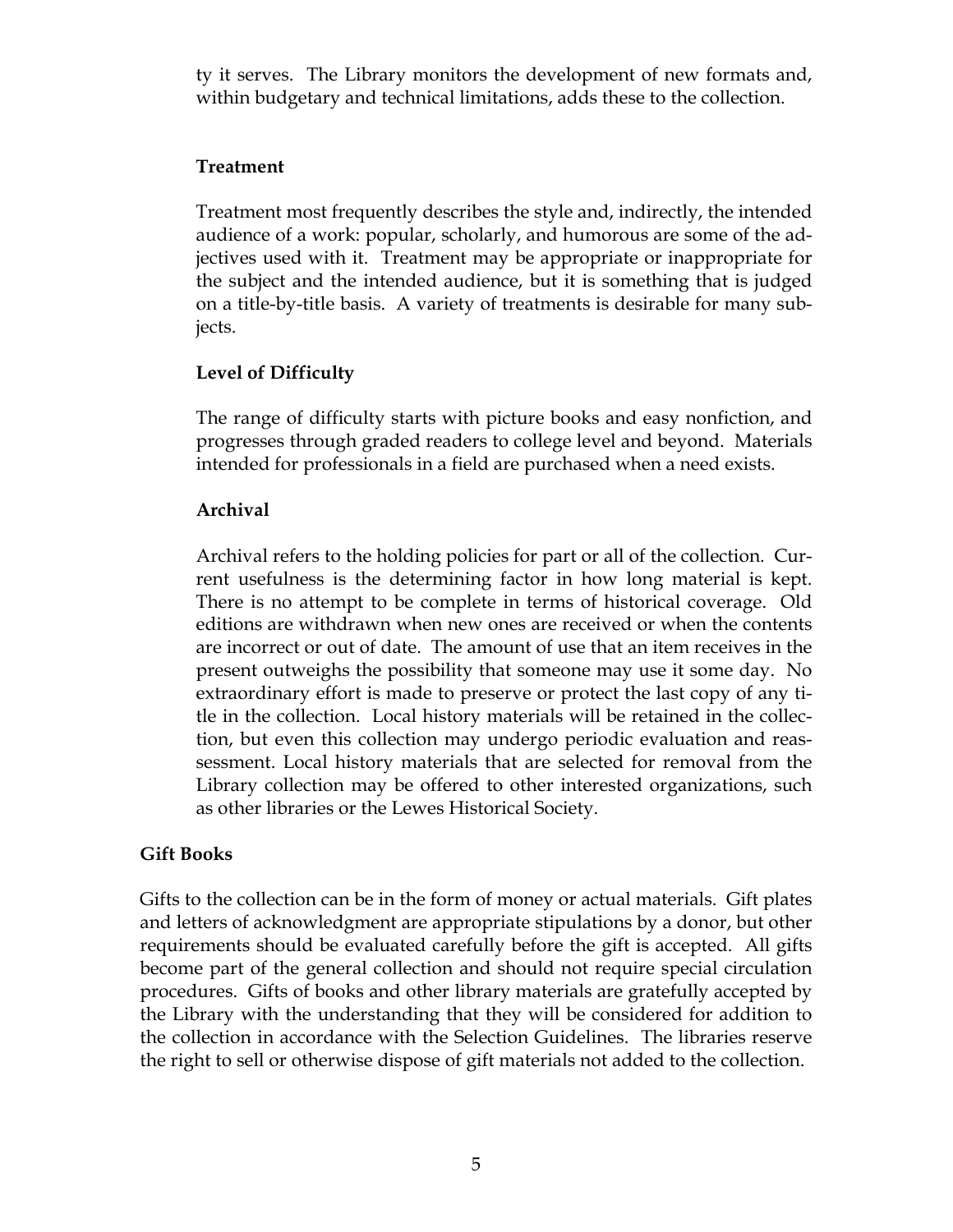When a patron offers to give books, magazines, or non-print materials to the library, the following guidelines apply. If there is a question about these guidelines, or a special situation, the patron should be referred to the Director.

The library will accept hardcover and/or paperback books and audiovisual materials if they are in good condition. Local history materials are welcome, as are foreign language materials. Appropriate material may be added to the collection, put in the library or the Friends of the Lewes Public Library's book sales, or, if not in acceptable condition, discarded. Patrons are requested to not make gifts of encyclopedia sets.

The donor will receive a written acknowledgment of the gift upon request. If so requested, the donor must leave name and address and number of books donated. Library staff will not appraise the books or indicate a value in the acknowledgment letter.

## **Interlibrary Loan**

Interlibrary Loan (ILL) refers to requesting materials from libraries outside of the Delaware Library Catalog. ILL is not a substitute for collection development, but is meant to expand the range of materials available to library users without needlessly duplicating the resources of other libraries.

All ILL requests for recent material are considered for purchase. In addition, all titles that have been requested through ILL at least three times in a year are given high selection priority. Extra consideration is given to requests for titles published within the last six months, because it is unlikely that these will be available from other libraries.

Titles that have been requested by patrons and considered for purchase, but which do not fit the scope of the collection, are too old, out-of-date, or out-ofprint, are submitted to ILL.

ILL may not be used for any title that is owned or on order by the library unless the copy is determined to be missing.

## **Multiple Copies**

While the Library does not have the budgetary resources to buy multiple copies of every title owned, multiple copies of titles that have high patron demand are purchased. For titles with many holds, an attempt is made, on a system-wide basis, to purchase one book for every four patron holds. In some subject areas where patron demand is extremely high, the Library prefers to buy one copy of several different titles instead of buying numerous copies of one title. More variety and depth in the collection can be achieved through this approach.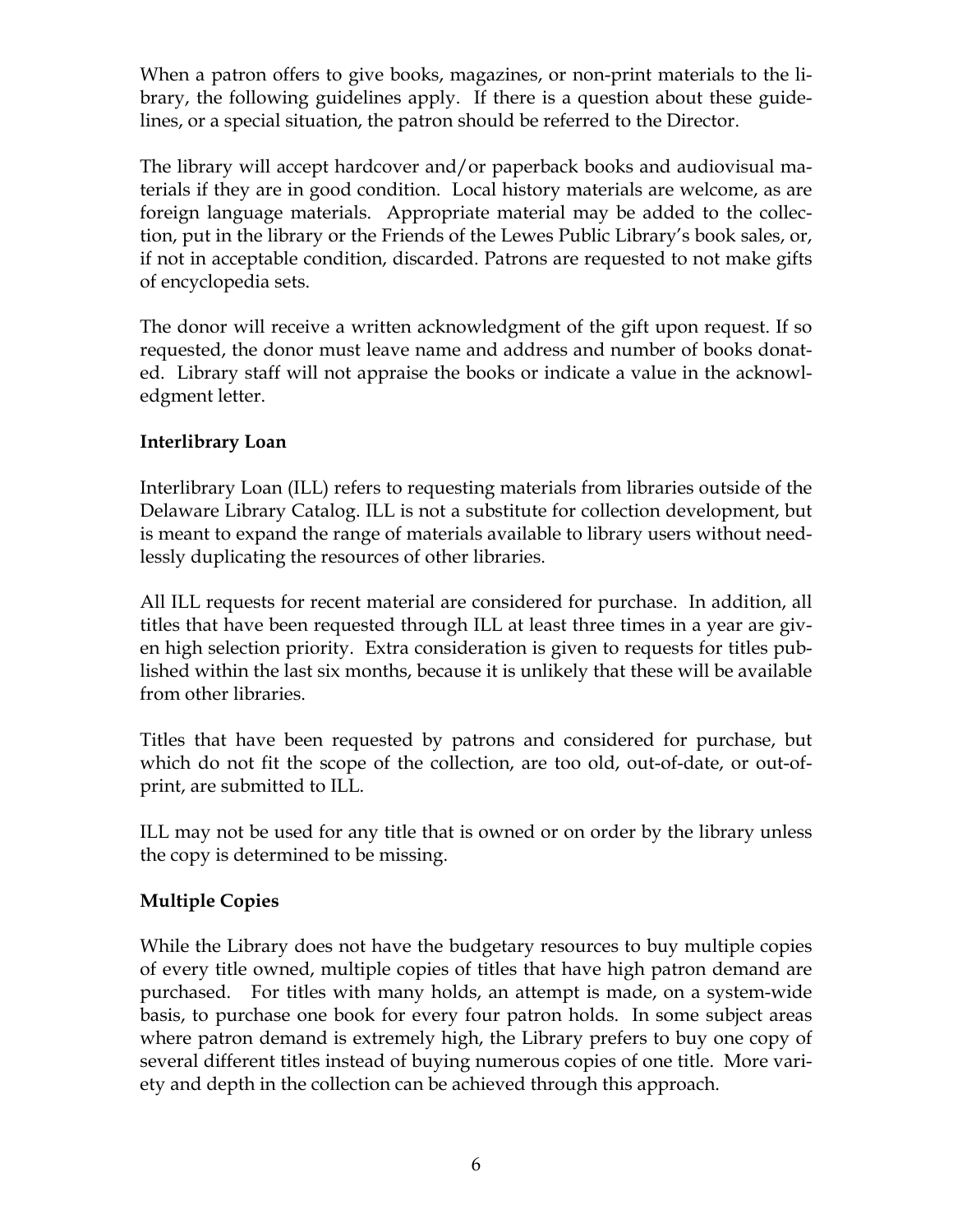## **Standing Orders**

Some popular authors may be included on vendor lists for pre-publication order to eliminate the possibility of missing an item which would be in popular demand. The standing order and automatic continuation titles are re-evaluated annually by the Director or a designee; authors may be removed, new authors added, or the number of copies adjusted to accommodate patron interest and demand.

## **Repair/Replacement**

When a book is returned damaged or in poor condition, circulation staff will place it on the "Repair" shelves. Technical Services staff will review the titles needing repair regularly and decide which books should be repaired, replaced, or withdrawn from the collection.

## **Weeding**

In order to maintain an up-to-date collection, worn and obsolete materials are continuously weeded. Materials may also be withdrawn if they are little used or superseded by a new edition or better work on the same subject. Depth and breadth of varying degrees are desirable in various areas of the collection. The Collection Development Policy serves as a guide for weeding and maintaining the collection as well as for the selection of materials.

Titles are withdrawn from the Library's collection through systematic weeding by selectors or because of loss or physical damage. Materials which are withdrawn because of loss or damage are reported to appropriate library staff who decide whether the item should be replaced using the same criteria as for selection. Other factors applicable when deciding on replacements include the number of copies of a title available in the Library or in the Delaware Library Catalog, the availability of newer materials on the subject, the importance of the work in its subject area, its listing in standard bibliographies, and its cost.

Systematic evaluation and weeding of the collection is required in order to keep the collection responsive to patrons' needs, to insure its vitality and usefulness to the community, and to make room for newer materials. For this reason, subject areas should be reassessed for relevancy and currency every three years, at a minimum, although certain areas may require more frequent review.

Weeding identifies damaged items, ephemeral materials which are no longer used, out-of-date materials, extra copies which are not being used, and materials which are inappropriate for the collection. Weeding also helps the Director evaluate the collection by identifying areas or titles where additional materials are needed; older editions which need to be updated; and subjects, titles, or authors that are no longer of interest to the community. Titles can be checked against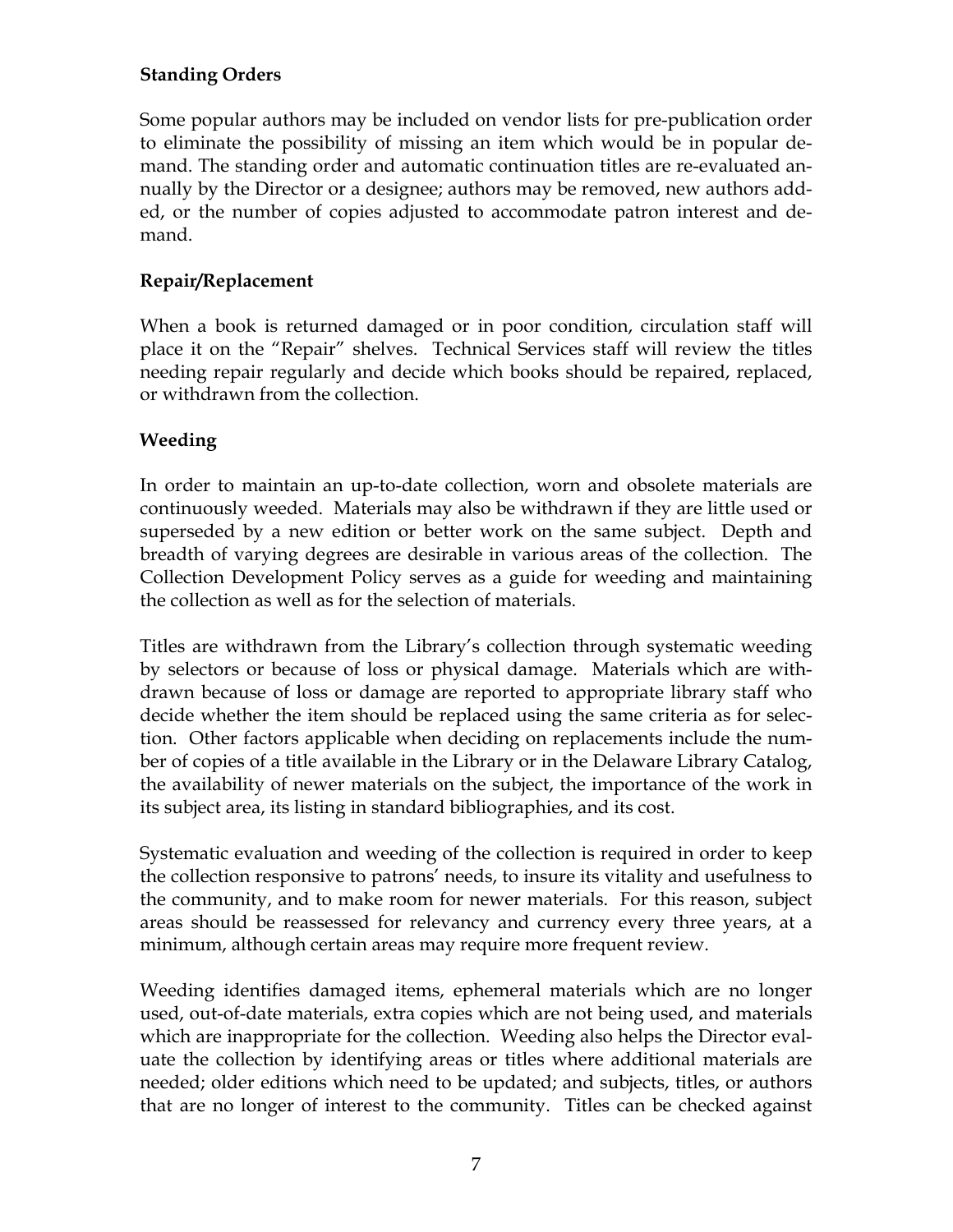standard bibliographies in the subject to see if the items have historical or literary value. Holdings that are readily accessible in other libraries may also be considered when making weeding decisions. Withdrawn materials that are in good condition will be put in the book sale. Materials withdrawn from the Reference collection that retain informational value may be transferred to the circulating collection or offered to other libraries through Reference Exchange Lists.

#### **Reconsideration of Library Materials**

A singular obligation of the public library is to reflect within its collection differing points of view on controversial or debatable subjects. The Library does not promulgate particular beliefs or views, nor does the selection of an item express or imply an endorsement of the author's viewpoint. Library materials will not be marked or identified to show approval or disapproval of the contents, nor will items be sequestered, except for the purpose of protecting them from damage or theft.

Comments from members of the community about the collection or individual items in the collection frequently provide librarians with useful information about interests or needs that may not be adequately met by the collection. The Library welcomes expressions of opinion by patrons, but will be governed by this Materials Selection Policy in making additions to or deleting items from the collection.

Patrons who request the reconsideration of library materials will be asked to put their request in writing by completing and signing the form entitled "Request for Reconsideration of Library Material." See Page 10.

Upon receipt of a formal, written request, the Director will notify the County Librarian, and the Board of Commissioners. The Director will appoint an ad hoc committee composed of the Library Director, Assistant Director, a representative from the Library Staff and representatives from the Book Selection Committee. The committee will make a written recommendation to the Director who in consultation with the Board will then make a decision regarding the disposition of the material. The Director will communicate this decision and the reasons for it, in writing, to the person who initiated the request for reconsideration at the earliest possible date. The Director will inform the Board and the County Librarian of all requests for reconsideration of library materials and their disposition.

In the event that the person who initiated the request is not satisfied with the decision, he/she may appeal for a hearing before the Board by making a written request to the President of the Board. The Board reserves the right to limit the length of presentation and number of speakers at the hearing. The Board will determine whether the request for reconsideration has been handled in accordance with stated policies and procedures of the Library. On the basis of this determination, the Board may vote to uphold or override the decision.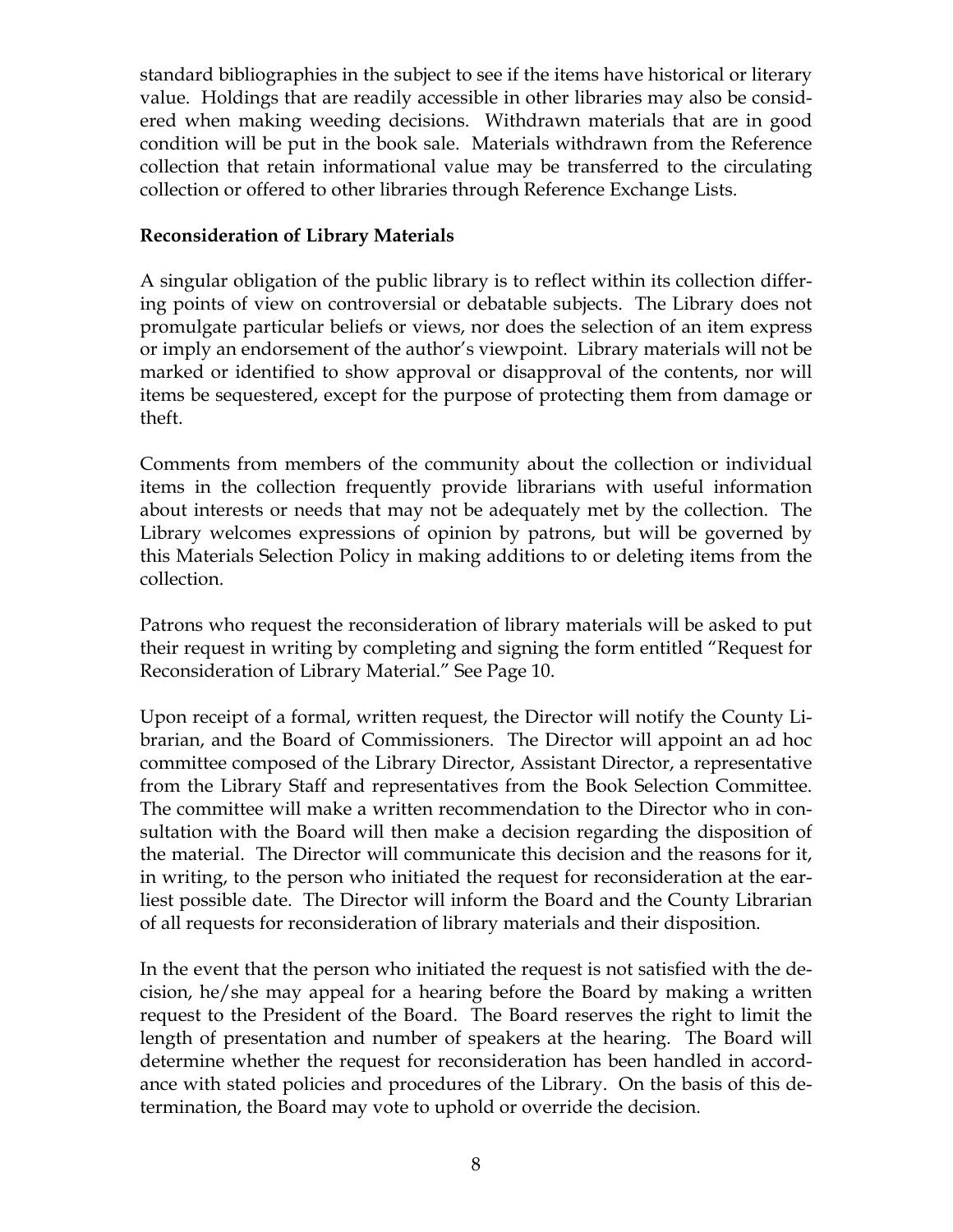This policy is adapted from the Morton Grove Public Library's Collection Development policy which can be found here: www.webrary.org/inside/colldevtoc.html. The Morton Grove Public Library acknowledges the inspiration and contribution to the preparation of their collection development policy provided by the *Collection Development Plan for the Skokie Public Library*, compiled by Merle Jacob, June 1990, and the *Circulating Collection Development Manual of the Hennepin County Library*, 1991.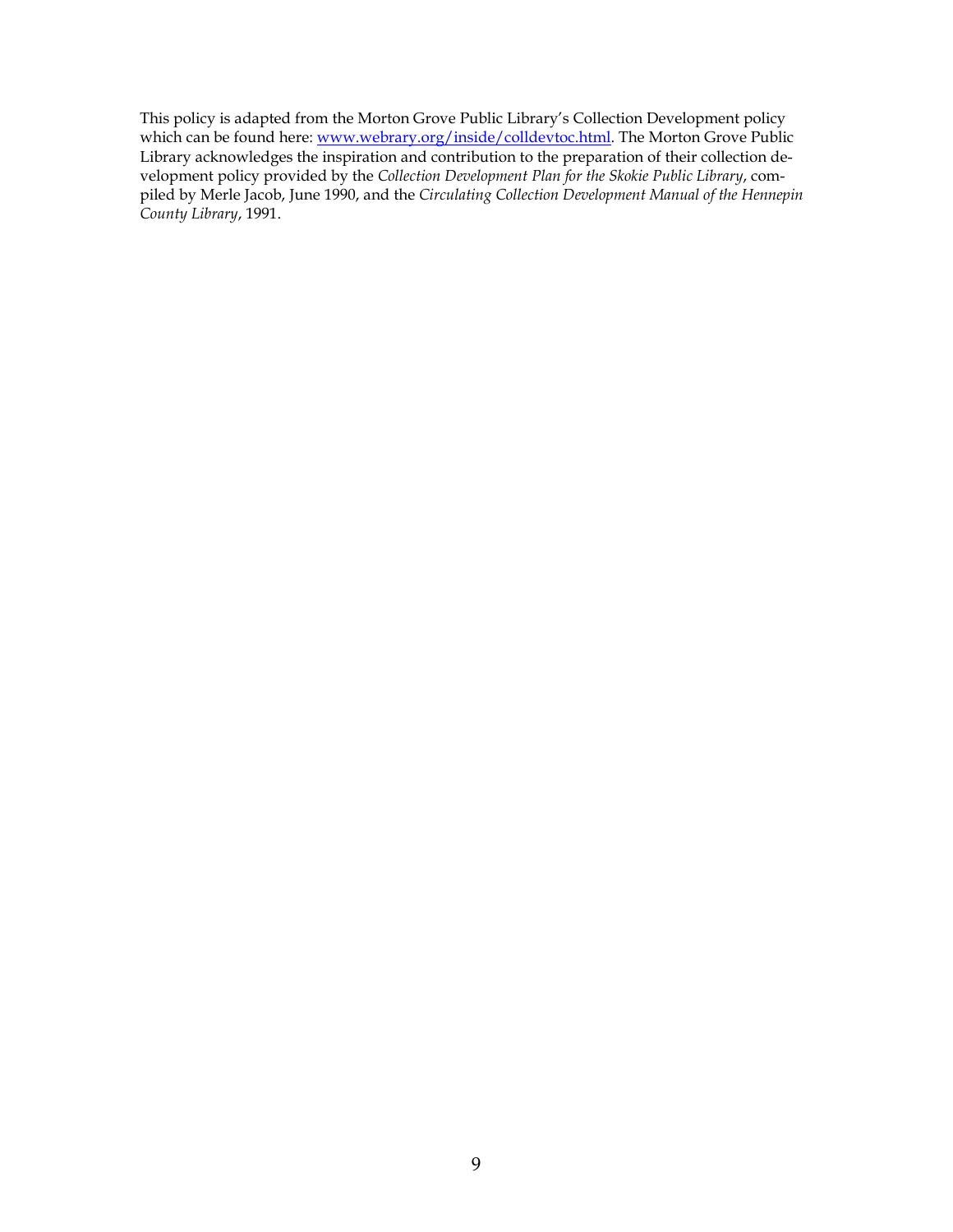| Lewes Public Library<br><b>Request for Reconsideration of Library Materials</b>                                                   |  |  |  |  |
|-----------------------------------------------------------------------------------------------------------------------------------|--|--|--|--|
|                                                                                                                                   |  |  |  |  |
|                                                                                                                                   |  |  |  |  |
|                                                                                                                                   |  |  |  |  |
| This is a: __ book __ magazine __ recording __ video/dvd __ other<br>Request initiated by (your name):                            |  |  |  |  |
| Address:<br><u> 1989 - Johann Stoff, deutscher Stoff, der Stoff, der Stoff, der Stoff, der Stoff, der Stoff, der Stoff, der S</u> |  |  |  |  |
| $City:$ $Zip:$ $Zip:$ $\Box$                                                                                                      |  |  |  |  |
|                                                                                                                                   |  |  |  |  |
| Do you represent:                                                                                                                 |  |  |  |  |
| ________ yourself                                                                                                                 |  |  |  |  |
| 1. To what in the work do you object (please be specific; cite page numbers):                                                     |  |  |  |  |

| 2. Did you read/view/listen to the entire work? $\equiv$ yes | $\equiv$ no |
|--------------------------------------------------------------|-------------|
| If not, which parts have you read/viewed/listened to?        |             |

- 3. What do you feel might be the result of reading/viewing/listening to this work?
- 4. For what age group would you recommend this work? \_\_\_\_\_\_\_\_\_\_\_\_\_\_\_\_\_\_\_\_\_\_\_\_\_\_\_
- 5. What do you believe is the theme of this work?